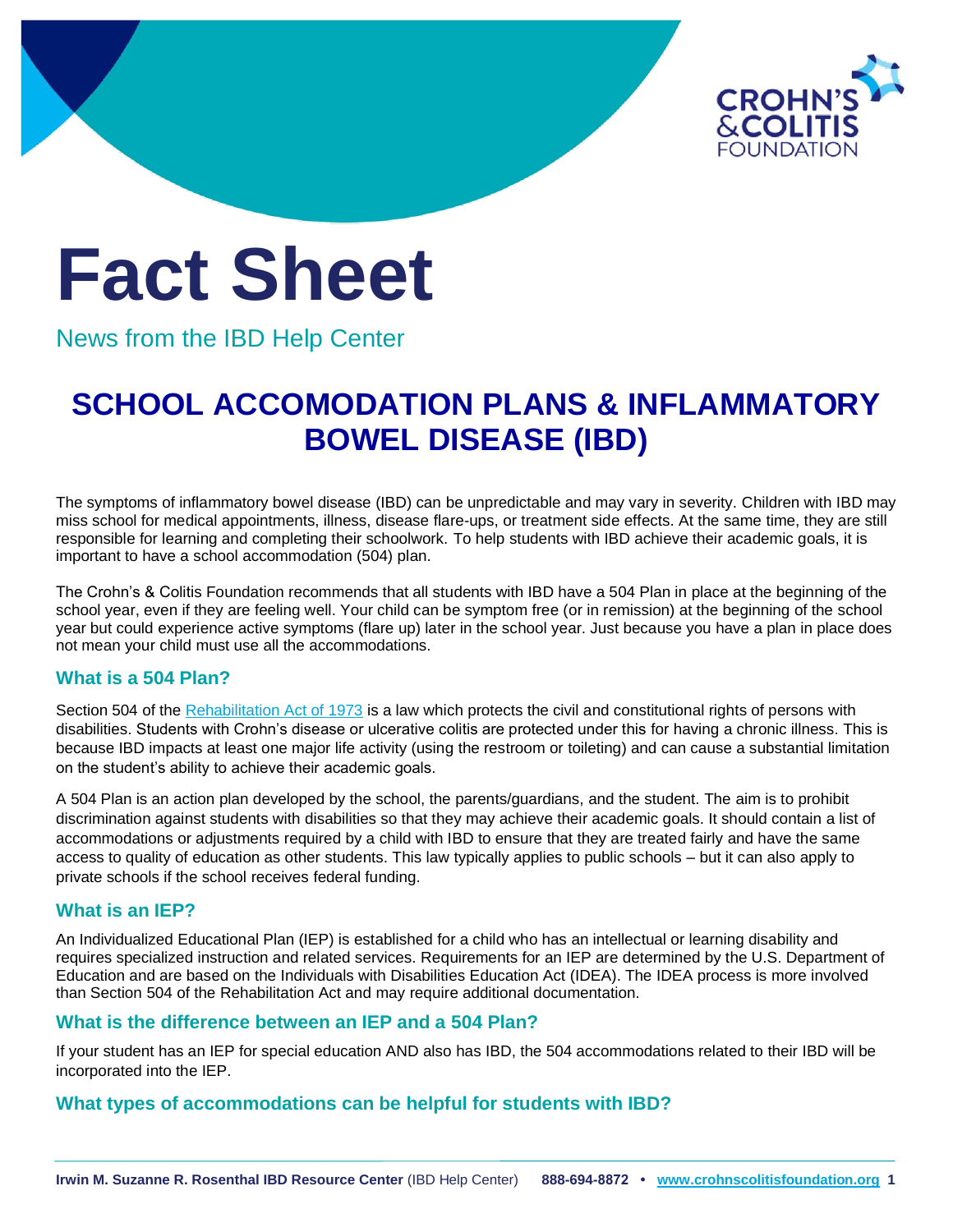The types of accommodations that can be helpful really depend on your child and their needs. Commonly requested accommodations include:

- **Unlimited restroom access**
- Stop-the-clock-testing
- Options to make up missed class time for medical appointments and illness without penalty
- Tutoring after a specific period of absence due to disease flare up
- Full participation in extracurricular activities even after classroom absences

You and your child should work together to come up with a list of accommodations to request. It may also be helpful to seek suggestions from your child's healthcare team.

### **What if my child is learning remotely?**

If your child is learning from home, here are some accommodations that may be helpful:

- Having permission to turn off, or stay off camera if they are not feeling well
- Being able to use the bathroom during class which may involve leaving and rejoining the online classroom without the teacher drawing attention to the student
- Agreeing upon a "code word" or notification that the student can use in a private chat to alert the teacher that they need to leave for a medical or bathroom need
- If the student needs to miss class due to medical needs, the lesson/ classwork can be made available to the student to learn on their own time

#### **What are some of the first steps in creating a 504 Plan?**

Here is some important points to keep in mind when establishing a 504 Plan with your child's school:

- Contact the school about developing a 504 Plan for your child. The initial request for a 504 Plan can be verbal or in writing and it can come either from you or the school
- Ask your child's doctor for a letter or a medical report that can confirm your child's diagnosis of IBD
- Set up a meeting with a guidance counselor or the referred point person at your child's school (i.e., Director of Special Services) to discuss the development of a 504 Plan
- Ensure that all your child's teachers are aware of and understand the details of the plan. The plan is a shared responsibility, and clear communication about your child's health needs is important. Make sure you include anything you think your child may need for the year (even if they are currently in remission). A plan may be setup prior to the school year, and changes can be made at any time at the school's discretion or your request.
- If the school tries to remove anything from the plan because they find that it is not currently necessary, emphasize that IBD symptoms change over time and may become active during the school year and therefore the accommodation should remain in place. It's important to keep open communication with your child's school about any additional health situations that arise.
- The plan is only valid for one year; therefore, a plan must be created or updated annually even if there were no changes in your child's health.
- Establish a plan for when your child needs to stay home for an extended period. Your child may be able to have access to home tutoring. Each school district may have different guidelines for how many consecutive absences per week would entitle them to home tutoring.

Many schools have their own version of a 504 Plan and it is perfectly appropriate to use the school's form. However, make sure you review it to ensure that it includes the accommodations your child needs.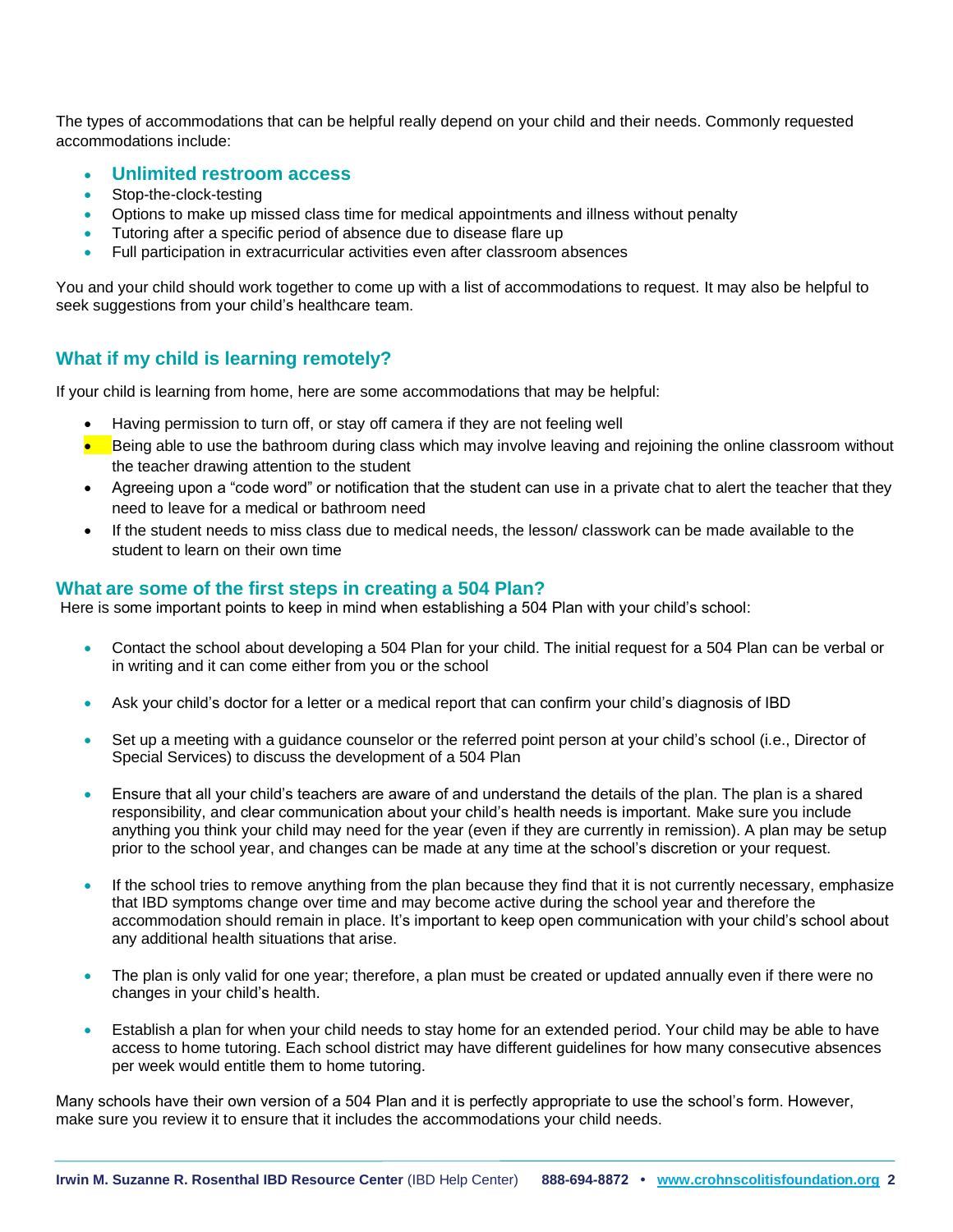Prior to meeting with your child's school, you may want to:

- View the Foundation's [Guide for Parents b](https://issuu.com/ccfa1/docs/parents-guide-brochure-final?fr=sYzIzNTM3MDAxNzI)rochure
- Share the Foundation's [Guide for Teachers and Other School Personnel](https://issuu.com/ccfa1/docs/parents-guide-brochure-final?fr=sYzIzNTM3MDAxNzI) brochure with your child's teachers and school administrators

You can view and print out copies by visiting our website at [https://www.crohnscolitisfoundation.org/science-and](https://www.crohnscolitisfoundation.org/science-and-professionals/patient-resources/patient-brochures)[professionals/patient-resources/patient-brochures.](https://www.crohnscolitisfoundation.org/science-and-professionals/patient-resources/patient-brochures) You can also request free copies of our brochures by sending an email to the Foundation's IBD Help Center at [info@crohnscolitisfoundation.org.](mailto:info@crohnscolitisfoundation.org)

# **What are some of the do's and don'ts of creating a 504 Plan?**

| Do's                                                                                                      | Don'ts                                                                                                                                                                              |
|-----------------------------------------------------------------------------------------------------------|-------------------------------------------------------------------------------------------------------------------------------------------------------------------------------------|
| <b>DO</b> include your child in identifying<br>accommodations that may help them succeed in<br>school.    | <b>DON'T</b> assume your child is aware of or using the<br>accommodations available to them.                                                                                        |
| <b>DO</b> be specific about what accommodations are<br>needed instead of saying "as needed."              | <b>DON'T</b> assume that the school is implementing<br>your child's 504 Plan.                                                                                                       |
| DO include why, what, where, when, who, and<br>how accommodations will be implemented.                    | DON'T assume every teacher, substitute, coach,<br>staff, or administrator knows your child's<br>accommodation needs.                                                                |
| DO develop a plan even if your child is healthy<br>and doing well at the beginning of the school<br>year. | <b>DON'T</b> let your child talk you out of implementing a<br>plan because they are "too embarrassed" or are<br>doing well at the beginning of the school year.                     |
| DO continually check in with your child and their<br>teachers to see if the plan is working.              | <b>DON'T</b> get frustrated with the situation.<br>Establishing accommodations can be a slow-<br>moving process. Learn the facts and use your<br>energy to advocate for your child. |

#### **What if my child's school does not approve or follow the 504 Plan?**

You can file a complaint or request a due process hearing with a 504 coordinator if you do not agree with the school district's evaluation decision. You should review the Notice of Parents and Student Rights under Section 504 of the Rehabilitation Act of 1973 for more information.

#### **What are my rights if I disagree with the 504 Plan or any of its components?**

If you disagree with the 504 Plan, you can express your views at the meeting and suggest alternatives. You may refuse to sign the plan until your concerns are addressed.

#### **Is my child required to take physical education?**

Children with IBD are not automatically excluded or excused from physical education. However, physical education accommodations can be written into a 504 Plan.

#### **Does my child have to be struggling with classes or failing before they can get accommodations?**

No. The law does not say your child must be failing or struggling with classes or subjects to qualify for accommodations. Even if your child is a straight A student they would still qualify for accommodations under the 504 Plan.

# **Can my child get accommodations for taking college boards, (i.e. PSAT, SAT, ACT, etc.)?**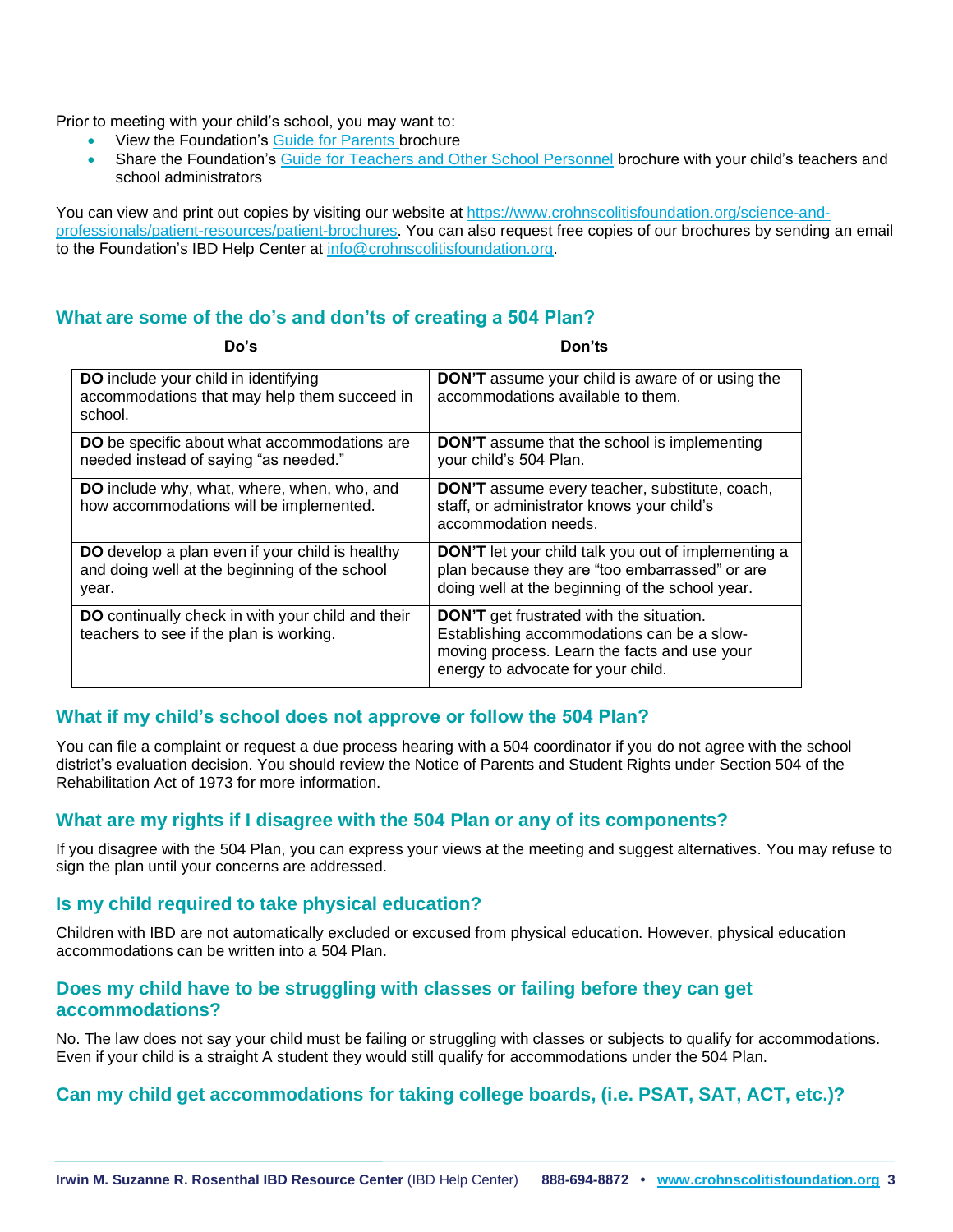Your student can get accommodations while taking college board exams. However, students with school accommodations do not automatically qualify for college board accommodations. You must apply well in advance of the test for your student to get accommodations approved. Your student can work with their school to submit a formal request for college board accommodations if the following criteria can be met:

- The student has a documented disability including medical impairments, such as IBD
- The disability will impact the student's ability to participate in college boards in the usual manner and accommodation is needed.

#### **Can college students receive accommodations?**

Section 504 of the Rehabilitation Act of 1973 also protects students in higher education. However, unlike high school, the college student must seek out services and advocate on their own behalf. Colleges are not allowed to ask students if they have a disability or health issue and students must voluntarily disclose that they have IBD, provide documentation, and request support or accommodations. Colleges offer an array of support, but your child must seek out these supports. It is best to seek accommodations out at the beginning of the semester or before the student is at risk of failing or dropping out of a course.

While each college or university may differ in the exact accommodations offered to students who need them, below is a list of some important accommodations that may be included:

- **Priority Enrollment:** This allows students to have an earlier enrollment time for classes and build a schedule that works best for their IBD
- **Notetaking Support:** This allows other student volunteers to consistently take notes for students with IBD who may not be able to attend every class.
- **Adjusted Deadlines:** This allows students with IBD to get reasonable extensions on projects and assignments if necessary. It's important to note that the nature of deadline adjustments can vary from school to school
- **Adjusted Attendance:** These policies allow professors to work with students to come up with alternatives to making up attendance credit for missed classes
- **Exam Accommodations/ Extended Time:** This allows for extra time when taking timed exams. For students with IBD, this can mean "stopping the clock" when you need to use the bathroom and not losing time
- **Housing:** Depending on the types of housing offered, students may be able to request a certain type of room, such as one with your own bathroom, or a single room without roommates. Students may also be able to request certain things based on your medical treatment, such as having your own fridge or access to bathroom with a tub in case you require a sitz bath
- **Dining:** Students may be able to request a room with a kitchen if it's offered. Some colleges may also have a special kitchen that only certain students have access to. Students may be able to discuss having a different meal plan than what is offered to other students or have specially crafted meals specific to their diet
- **Mobility Accommodations:** Student may be able to request transportation to, from and in between classes, if getting around campus is a challenge due to fatigue, joint pain, or other IBD-related reasons

# **Final Thoughts**

- You are your child's best advocate. Take an active role early and work with your school district and educate them about IBD as well as your child's needs
- Involve your child in the accommodation process because one day they will need to advocate for themselves
- Enlist the help of your child's healthcare provider, as they have likely helped many pediatric patients develop a 504 Plan. They can give you guidance on what accommodations have been most helpful for other patients.

For more information on this topic, check out the resources below or contact the Foundation's IBD Help Center by calling 1.888.MY.GUT.PAIN (888-694-8872) or emailing [info@crohnscolitisfoundation.org.](mailto:info@crohnscolitisfoundation.org)